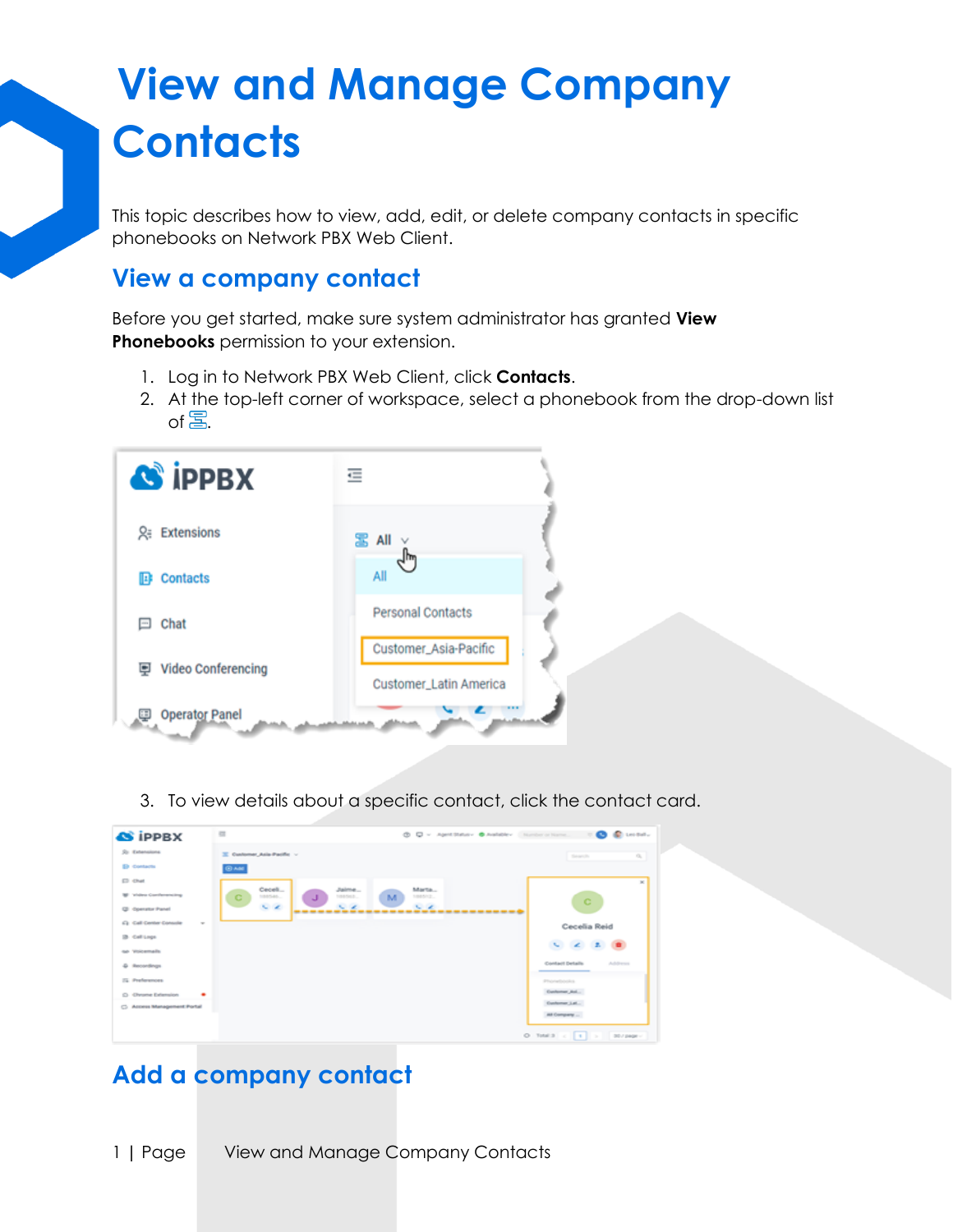There are several ways for you to add a company contact:

[Add a company contact in a phonebook](https://help.yeastar.com/en/p-series-cloud-edition/web-client-user-guide/view-and-manage-company-contacts-enterprise-ultimate.html#manage-company-contacts__on-company-contacts)

[Add a company contact from personal contacts list](https://help.yeastar.com/en/p-series-cloud-edition/web-client-user-guide/view-and-manage-company-contacts-enterprise-ultimate.html#manage-company-contacts__add-from-personal)

[Add a company contact from Call Logs](https://help.yeastar.com/en/p-series-cloud-edition/web-client-user-guide/view-and-manage-company-contacts-enterprise-ultimate.html#manage-company-contacts__add-from-call-logs)

[Add a company contact from](https://help.yeastar.com/en/p-series-cloud-edition/web-client-user-guide/view-and-manage-company-contacts-enterprise-ultimate.html#manage-company-contacts__add-from-voicemail) Voicemail's list

[Add a company contact from](https://help.yeastar.com/en/p-series-cloud-edition/web-client-user-guide/view-and-manage-company-contacts-enterprise-ultimate.html#manage-company-contacts__add-from-recordings) Recording's list

**Note:** Before you get started, make sure system administrator has granted **Manage Phonebooks (Add, Edit, Delete)** permission to your extension.

Add a company contact in a phonebook

Select a phonebook that you are authorized to manage, and then add a company contact.

- 1. Log in to Network PBX Web Client, click **Contacts**.
- 2. At the top-left corner of workspace, select a phonebook from the drop-down list of $\Xi$ .

| <b>S iPPBX</b>                   | 르                                               |
|----------------------------------|-------------------------------------------------|
| <b>Q</b> <sub>=</sub> Extensions | <sub>B</sub> All                                |
| <b>Contacts</b><br>B             | All                                             |
| Chat<br>$\frac{1}{2}$            | <b>Personal Contacts</b>                        |
| <b>匣</b> Video Conferencing      | Customer_Asia-Pacific<br>Customer_Latin America |
| <b>Operator Panel</b><br>φ       |                                                 |

3. Click **Add**, enter contact information, and then click **Save**.

**Note:** If your organization has a phonebook that contains all the company contacts, the contact will be automatically added to the phonebook.

The contact is added to the relevant phonebooks.

2 **|** Page View and Manage Company Contacts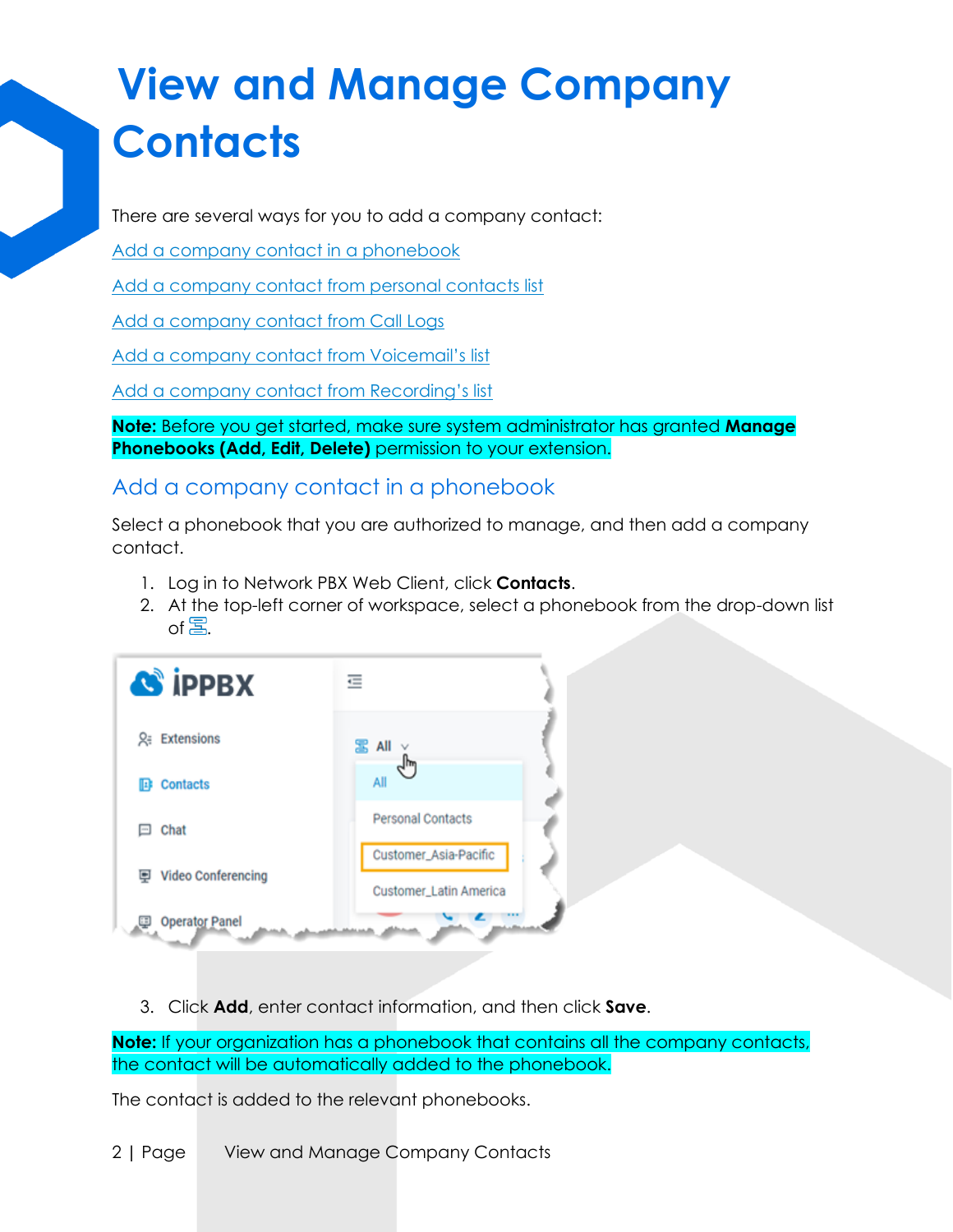#### Add a company contact from personal contacts list

If you want to share a personal contact within your organization, you can add the contact to a company phonebook. Anyone who is allowed to view or manage the phonebook can see and reach the contact.

- 1. Log in to Network PBX Web Client, click **Contacts**.
- 2. At the top-left corner of workspace, select **Personal Contacts** from the dropdown list of  $\Xi$ .

| <b>S</b> iPPBX       | $\leftarrow$                                    |
|----------------------|-------------------------------------------------|
| $Q =$ Extensions     | $\mathbb{R}$ All                                |
| <b>EF</b> Contacts   | All                                             |
| Chat<br>$\sim$       | Personal Contacts                               |
| 图 Video Conferencing | Customer_Asia-Pacific<br>Customer_Latin America |
|                      |                                                 |

3. Find the desired contact, click and select **Add to Phonebooks**.

| <b>S</b> iPPBX                  | $\equiv$                                     |
|---------------------------------|----------------------------------------------|
| 只: Extensions                   | $\mathbb{R}$ Personal Contacts $\vee$        |
| Contacts<br>D)                  | $\Box$ Import<br>日 Export<br><b>E</b> Add    |
| Chat<br>⊟                       |                                              |
| Video Conferencing<br>▣         | <b>Carson Giles</b><br>С<br>15556632258<br>D |
| <b>Operator Panel</b>           |                                              |
| <b>Call Center Console</b><br>െ | 9. Add to Phonebooks                         |
| Call Logs<br>B                  | Delete<br>নি                                 |

4. In the pop-up window, select the checkbox of a phonebook and click **Confirm**.

**Note:** Only the phonebooks that you are authorized to manage will be displayed on the page.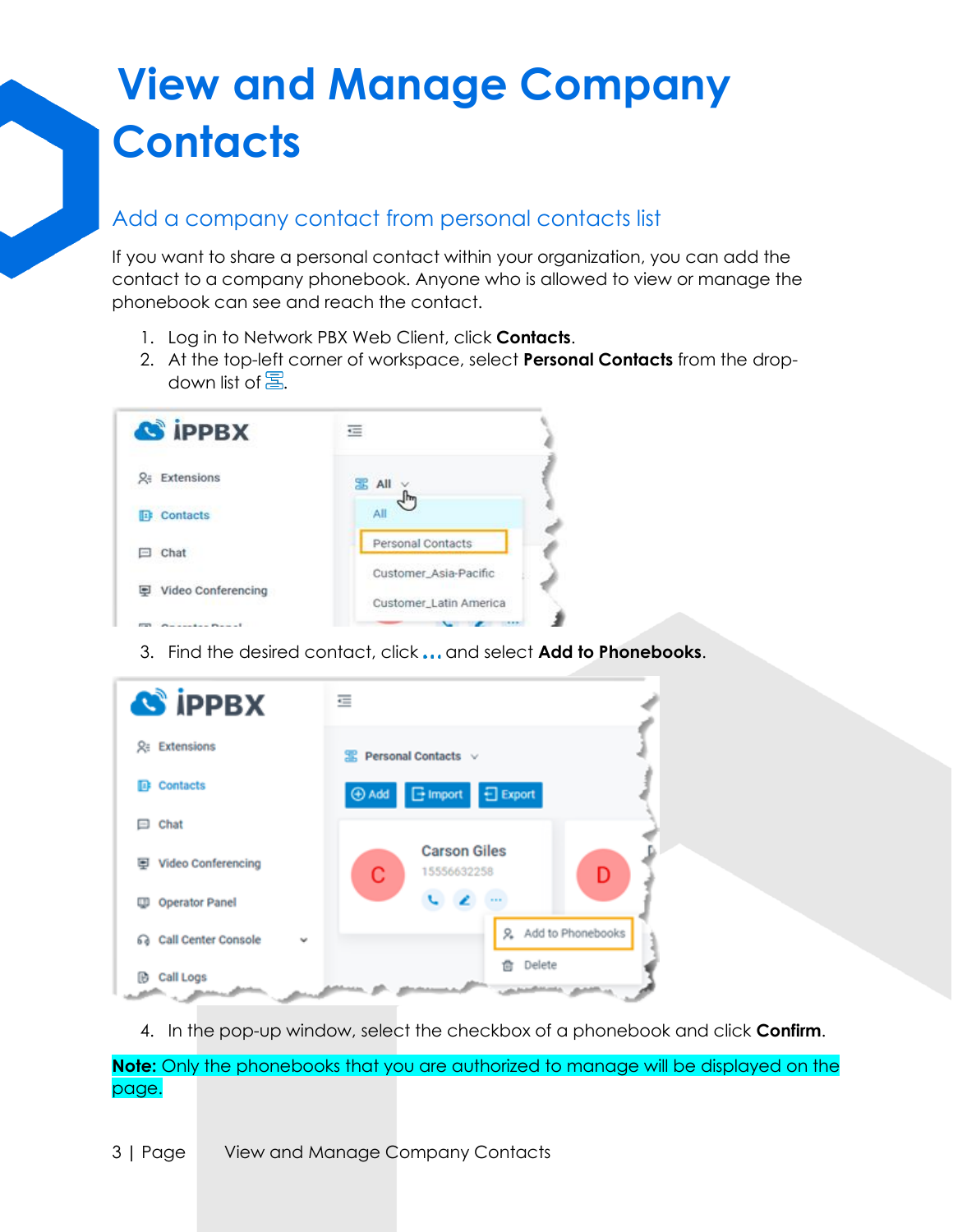| <b>Add to Phonebooks</b>         |                       |                 | Х                    |
|----------------------------------|-----------------------|-----------------|----------------------|
|                                  |                       | Search          | a                    |
| Phonebook Name $\Leftrightarrow$ | Phonebook Name $\div$ |                 |                      |
| Customer_Asia-Pacific<br>✓       | 3                     |                 |                      |
|                                  | Total:1<br>Θ          | $1 \mid$ >      | 20 / page $\vee$     |
|                                  |                       | $\times$ Cancel | $\checkmark$ Confirm |

The page prompts "Added successfully", which indicates that the contact is added and phonebook is updated.

#### Add a company contact from Call Logs

- 1. Log in to Network PBX Web Client, click **Call Logs**.
- 2. Right click a record to add a company contact.
- 3. To add a new contact, do as follows:
	- a. Click **Add New Contact**.
	- b. In the **Add to** drop-down list, select **Company Contacts**; In the **Phonebook List** drop-down list, select a phonebook.
	- c. Enter contact information.
	- d. Click **Save**.
- 4. To add to an existing contact, do as follows:
	- a. Click **Add to Existing Contact**.
	- b. Select a phonebook from the drop-down list of  $\Xi$ .

**Note:** Only the phonebooks that you are authorized to manage will be displayed.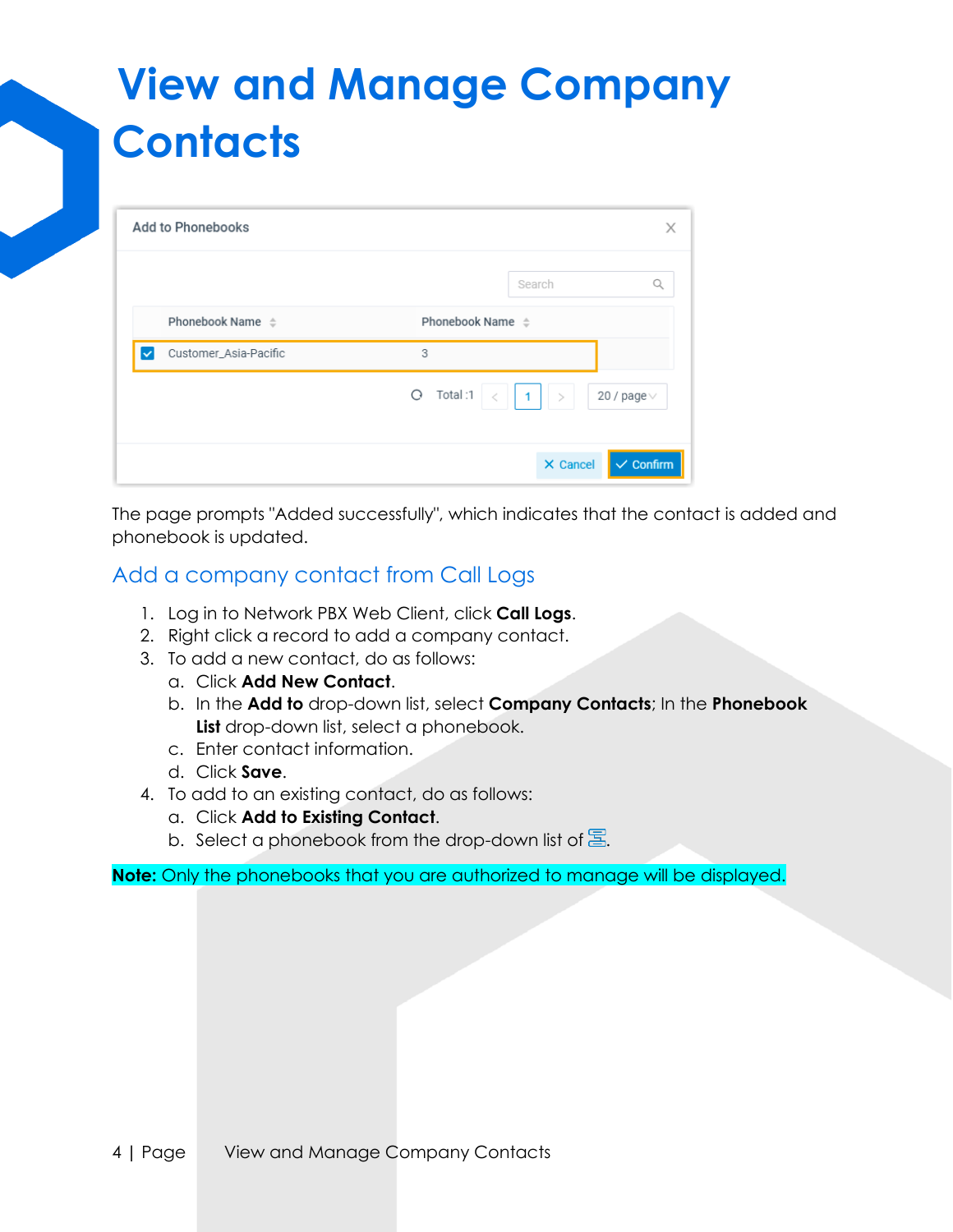| Add to Company Contacts/Phonebooks |                    | X                                                       |
|------------------------------------|--------------------|---------------------------------------------------------|
| 冨<br>Customer_Asia-Pacific v       |                    |                                                         |
| Ψμ<br>All                          |                    | Q Search<br>Search<br>Q                                 |
| <b>Personal Contacts</b>           | Email              | <b>Business</b>                                         |
| Customer_Asia-Pacific              |                    | 15556632258                                             |
| Cecelia Reid                       | cecelia@sample.com | 18854690863                                             |
| Jaime Hart                         | jaime@sample.com   | 18856302145                                             |
| <b>Marta Yates</b>                 | marta@sample.com   | 18851254209                                             |
|                                    |                    | $\circ$<br>Total: 4<br>10 / page $\vee$<br>$\mathbf{1}$ |
|                                    |                    | $\times$ Cancel<br>$\checkmark$ Confirm                 |

- c. Select the checkbox of an existing contact.
- d. Click **Confirm** and **Save**.

#### Add a company contact from Voicemail's list

- 1. Log in to Network PBX Web Client, click **Voicemails**.
- 2. Right click a record to add a company contact.
- 3. To add a new contact, do as follows:
	- a. Click **Add New Contact**.
	- b. In the **Add to** drop-down list, select **Company Contacts**; In the **Phonebook List** drop-down list, select a phonebook.
	- c. Enter contact information.
	- d. Click **Save**.
- 4. To add to an existing contact, do as follows:
	- a. Click **Add to Existing Contact**.
	- b. Select a phonebook from the drop-down list of  $\overline{\mathbb{S}}$ .

**Note:** Only the phonebooks that you are authorized to manage will be displayed.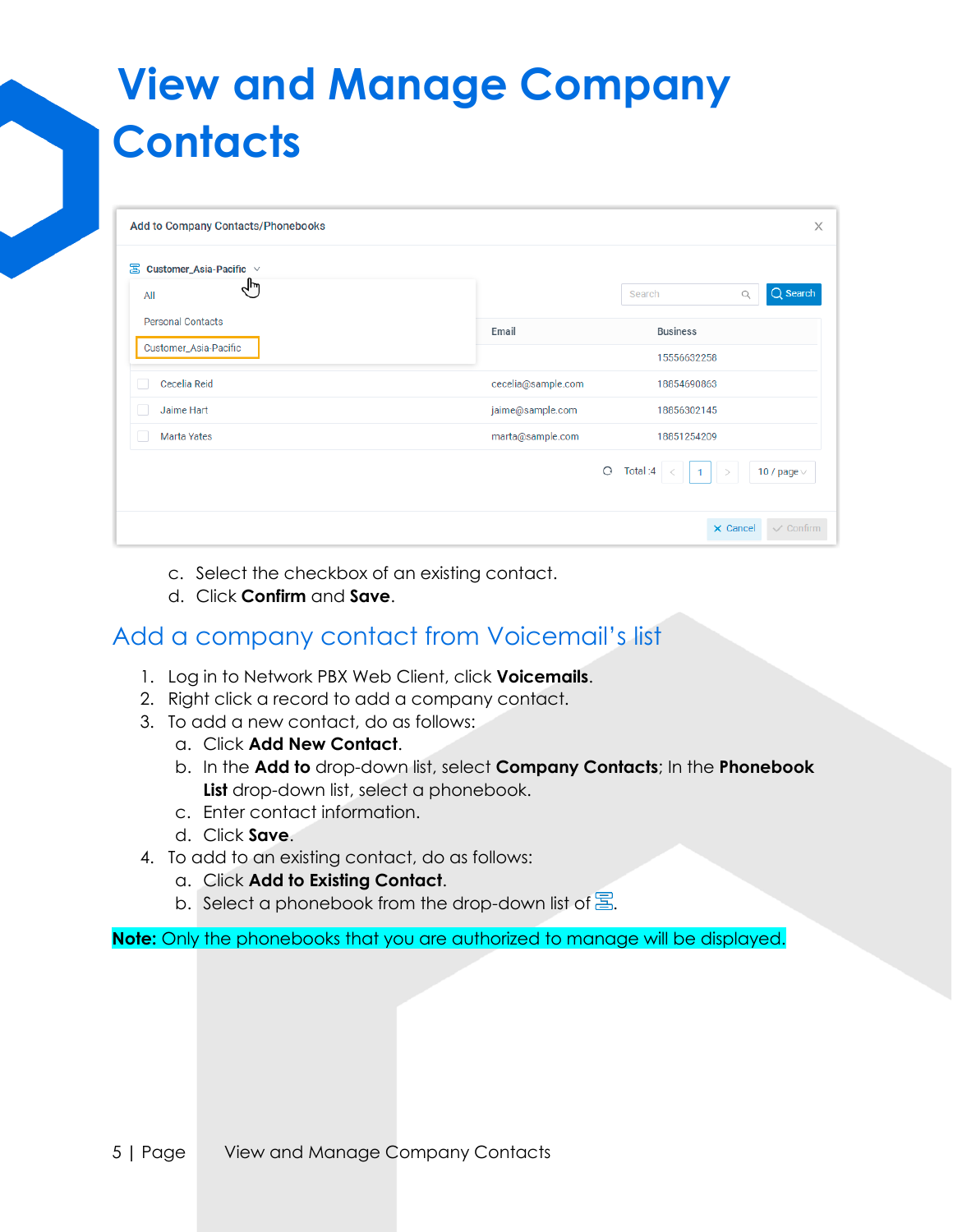| Add to Company Contacts/Phonebooks |                    | X                                                       |
|------------------------------------|--------------------|---------------------------------------------------------|
| 冨<br>Customer_Asia-Pacific v       |                    |                                                         |
| √lm<br>All                         |                    | Q Search<br>Search<br>Q                                 |
| <b>Personal Contacts</b>           | Email              | <b>Business</b>                                         |
| Customer_Asia-Pacific              |                    | 15556632258                                             |
| Cecelia Reid                       | cecelia@sample.com | 18854690863                                             |
| Jaime Hart                         | jaime@sample.com   | 18856302145                                             |
| <b>Marta Yates</b>                 | marta@sample.com   | 18851254209                                             |
|                                    |                    | $\circ$<br>Total: 4<br>10 / page $\vee$<br>$\mathbf{1}$ |
|                                    |                    | $\times$ Cancel<br>$\checkmark$ Confirm                 |

- c. Select the checkbox of an existing contact.
- d. Click **Confirm** and **Save**.

#### Add a company contact from Recording's list

- 1. Log in to Network PBX Web Client, click **Recordings**.
- 2. Right click a record to add a company contact.
- 3. To add a new contact, do as follows:
	- a. Click **Add New Contact**.
	- b. In the **Add to** drop-down list, select **Company Contacts**; In the **Phonebook List** drop-down list, select a phonebook.
	- c. Enter contact information.
	- d. Click **Save**.
- 4. To add to an existing contact, do as follows:
	- a. Click **Add to Existing Contact**.
	- b. Select a phonebook from the drop-down list of  $\Xi$ .

**Note:** Only the phonebooks that you are authorized to manage will be displayed.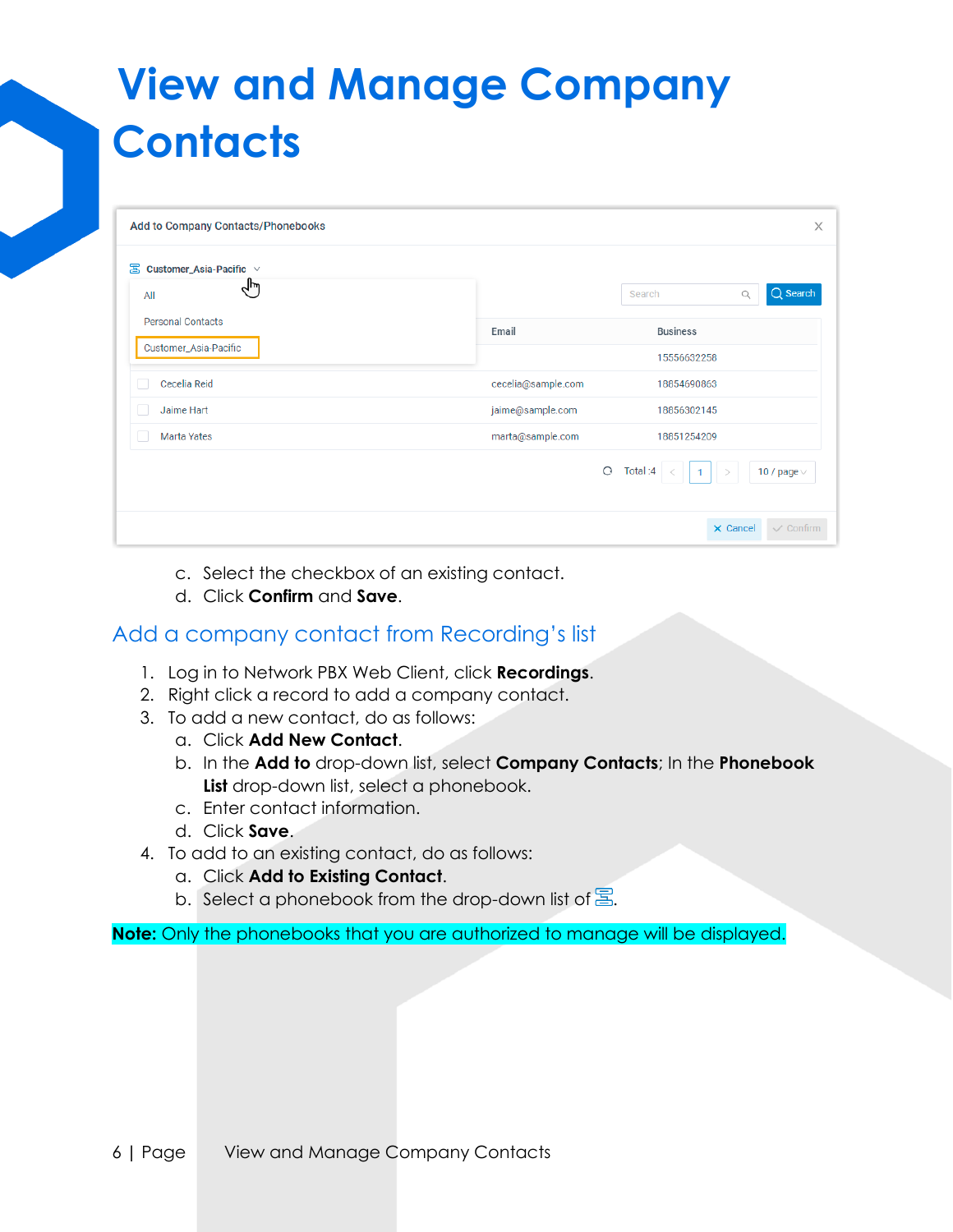| Add to Company Contacts/Phonebooks |                    | X                                       |
|------------------------------------|--------------------|-----------------------------------------|
| 冨<br>Customer_Asia-Pacific $\vee$  |                    |                                         |
| Ψμ<br>All                          |                    | $Q$ Search<br>Search<br>Q               |
| <b>Personal Contacts</b>           | Email              | <b>Business</b>                         |
| Customer_Asia-Pacific              |                    | 15556632258                             |
| Cecelia Reid                       | cecelia@sample.com | 18854690863                             |
| Jaime Hart                         | jaime@sample.com   | 18856302145                             |
| <b>Marta Yates</b>                 | marta@sample.com   | 18851254209                             |
|                                    | $\circ$            | Total: 4<br>10 / page $\vee$            |
|                                    |                    | $\times$ Cancel<br>$\checkmark$ Confirm |

- c. Select the checkbox of an existing contact.
- d. Click **Confirm** and **Save**.

#### **Edit a company contact**

Before you get started, make sure system administrator has granted **Manage Phonebooks (Add, Edit, Delete)** permission to your extension.

- 1. Log in to Network PBX Web Client, click **Contacts**.
- 2. At the top-left corner of workspace, select a phonebook from the drop-down list  $\Xi$ .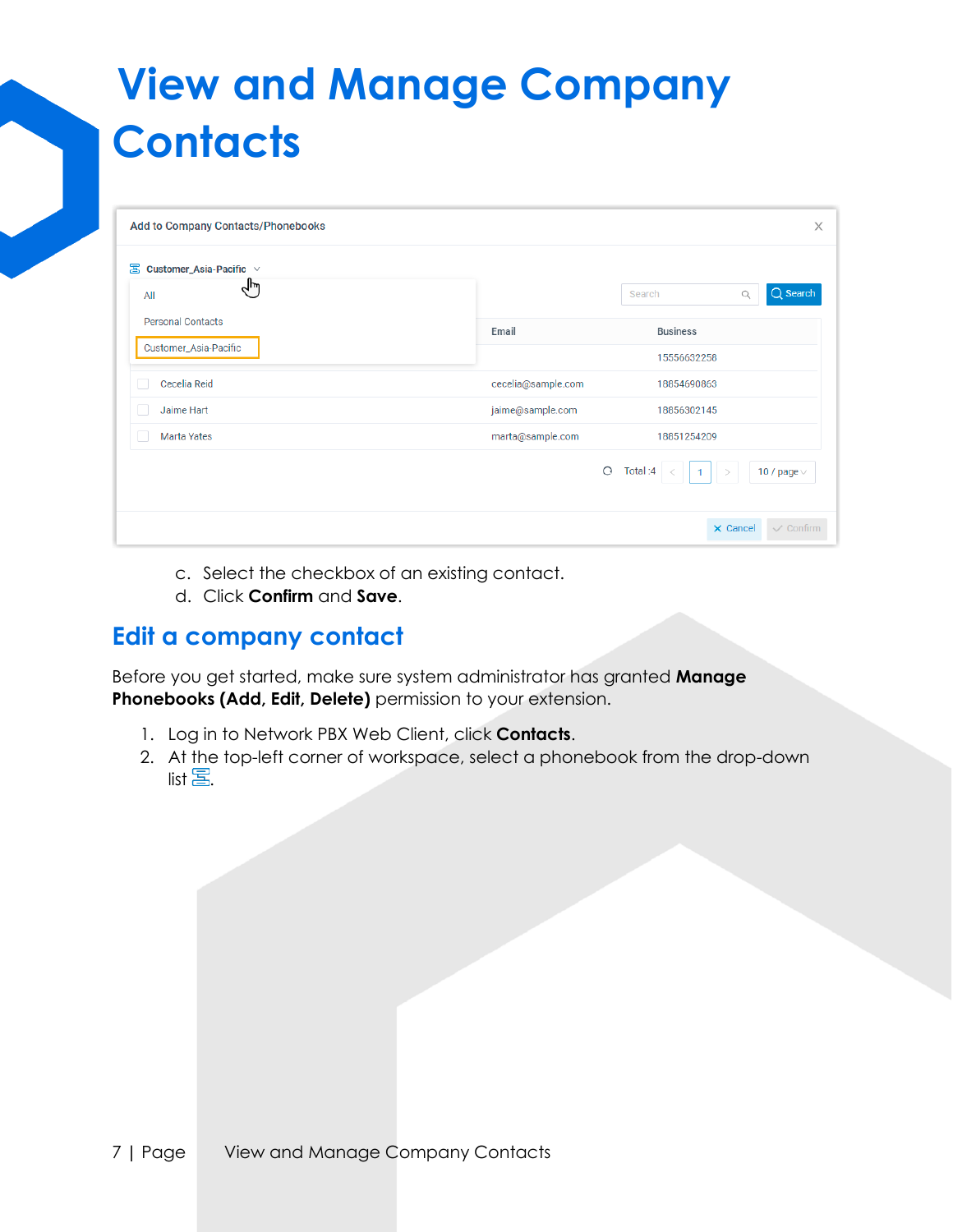

- 3. Find the desired contact, click  $\blacktriangle$  to edit the desired contact.
- 4. After you edit contact information, click **Save**. The contact's information is updated.

### **Delete company contacts**

Before you get started, make sure system administrator has granted **Manage Phonebooks (Add, Edit, Delete)** permission to your extension.

- 1. Log in to Network PBX Web Client, click **Contacts**.
- 2. At the top-left corner of workspace, select a phonebook from the drop-down list of  $\Xi$ .